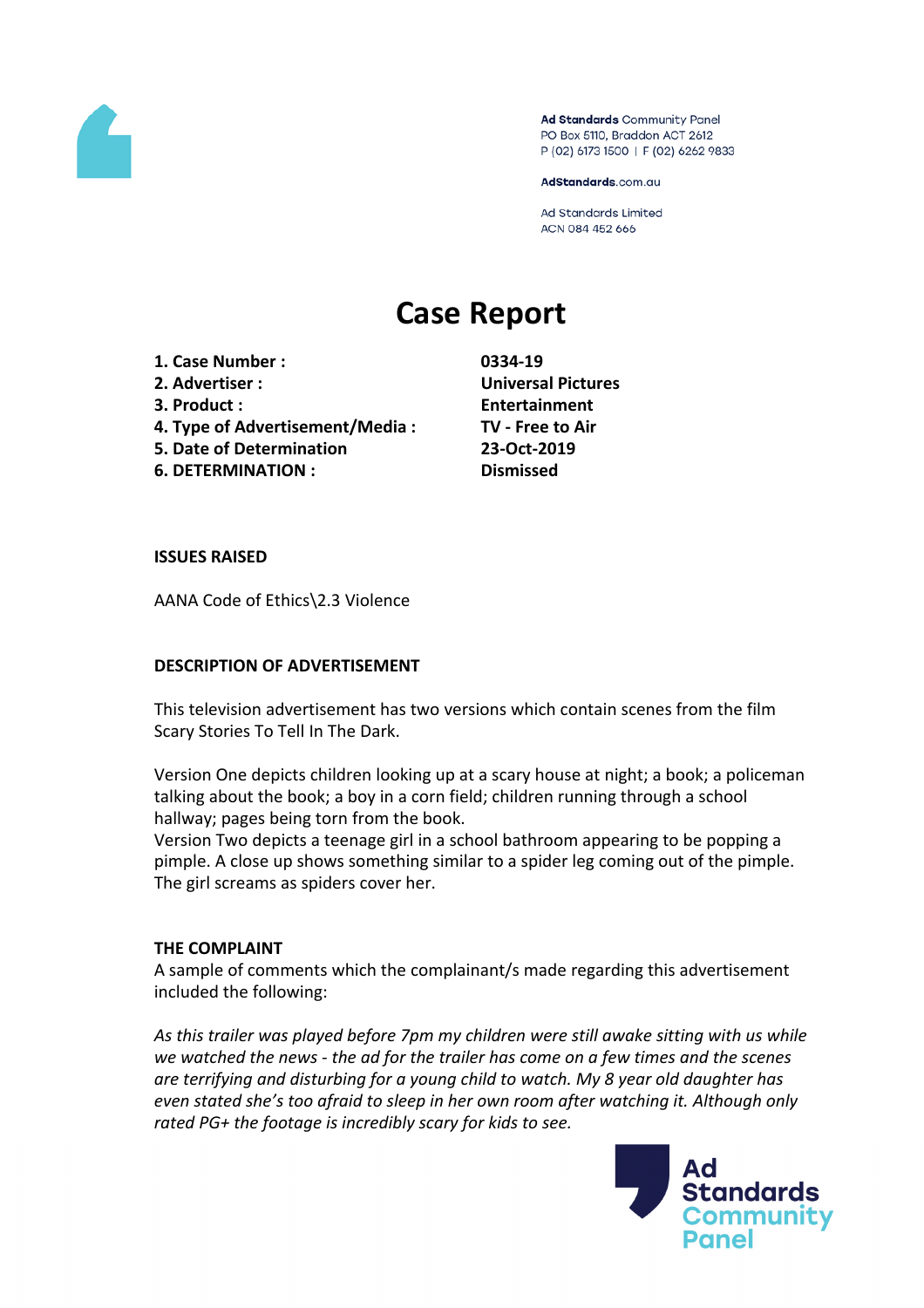

*Horror content at a time when young children are often awake and in vicinity of the TV. Advertisement for any horror related content should be on after 9pm!*

*This is a scary advertisement which should not be shown in a time a lot where younger children could be watching TV. My six year old daughter was watching The Project with us and was terrified by this advertisement. Surely movies that have a rating of MA+ and higher should only be advertised after 8.30/9pm?!*

*This movie is rated M and was shown during the family television program The Block at approximately 7:49pm. My 10 and 8 year old children were watching the show, before their bedtime of 8pm, when the ad came on. My children are now too scared to go to bed by themselves.*

*Large bugs crawling out of human flesh which was disturbing and revolting as part of the movie trailer*

*It was not an ad that should be played before 8:30pm through school holidays while trying to enjoy watching the masked singer with kids under 11*

## **THE ADVERTISER'S RESPONSE**

Comments which the advertiser made in response to the complainant/s regarding this advertisement include the following:

*The below response is in relation to the complaints received regarding the UNIVERSAL PICTURES advertising for SCARY STORIES TO TELL IN THE DARK, specifically in regards to the TVC advertisements depicting violence which causes alarm and distress to Children.*

*Universal Pictures International Australasia adhere to the AANA Advertiser Code of Ethics.*

*Section 2.3 of the Code states "Advertising or Marketing Communications shall not present or portray violence unless it is justifiable in the context of the product or service advertised."*

*SCARY STORIES TO TELL IN THE DARK is a horror film which contains numerous scenes which could be scary in nature and suspenseful. It would therefore be reasonable to justify that our advertising materials have been produced within the context of the product being advertised.*

*Universal Pictures strive to advertise films of this content in a manner that remains appropriate for all consumers.*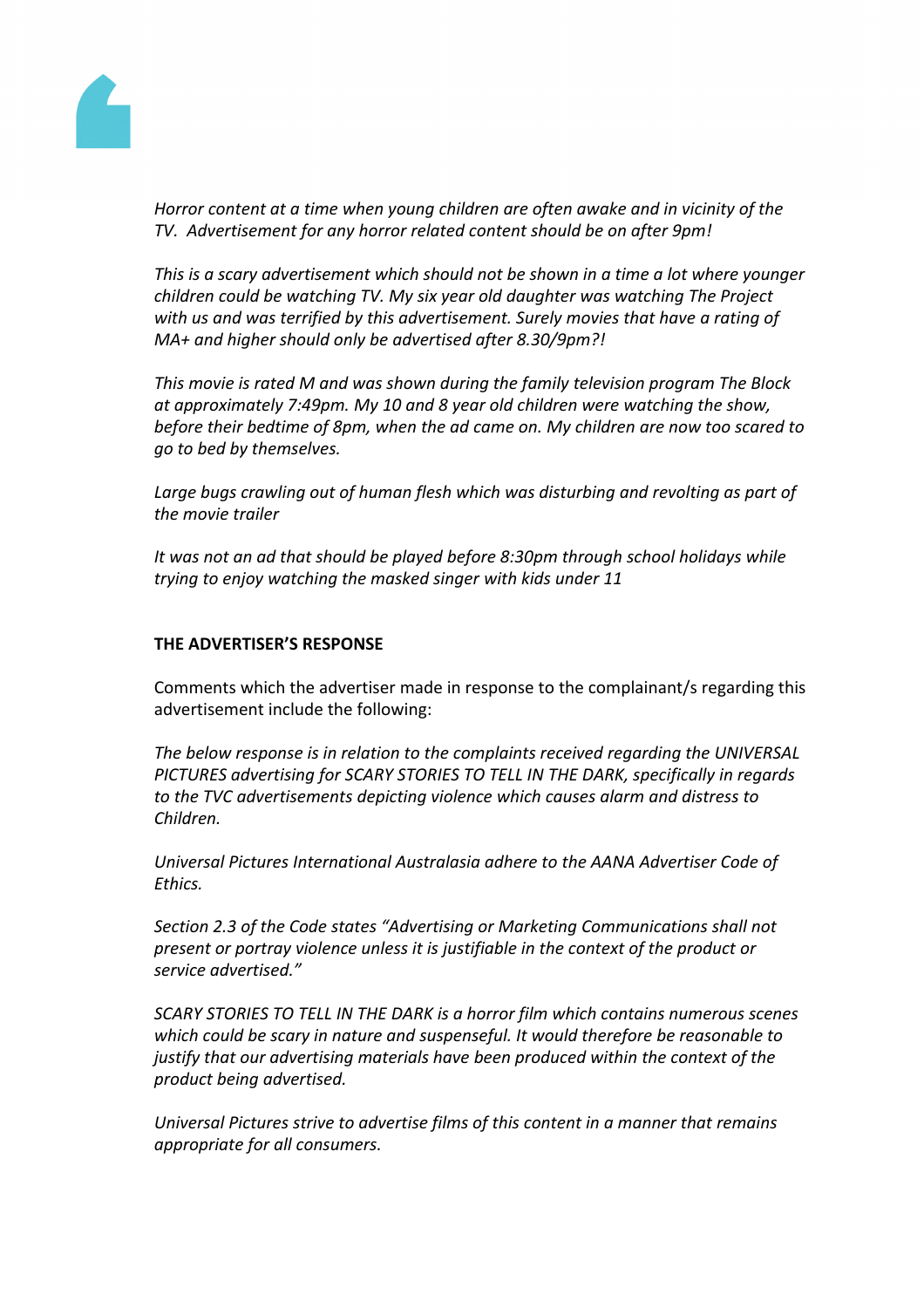

*All advertising content from Universal Pictures is broadcast on FTA TV once rated by the Commercials Advice Board which is industry compliant with the advertising standards code of conduct.*

*To ensure due diligence, prior to activity going live IMD (on behalf of Universal Pictures) liaises with CAD to obtain approval on the SCARY STORIES TO TELL IN THE DARK TVC spots.* 

*Universal Pictures produced a number of TV spots for the SCARY STORIES TO TELL IN THE DARK TV campaign and each spot was classified by CAD - Verson 1 received a H rating and Version 2 received an M rating.*

*In this instance, we obtained CAD clearance to display the advertisement according to the guidelines provided for the rating.*

*The following approval was obtained by Universal Pictures from CAD:*

*Horror "H" Definition: The new H placement code does not prescribe what constitutes a 'substantial child audience', rather it will identify to Networks that the TVC is for a movie that has horror or strong violence and Networks will determine appropriate placement, depending on the nature of the programs in which the TVC will run.*

*"M" Definition: Recommended for viewing only by persons 15 and over. May be broadcast during specific hours, except during P and C programs or adjacent to P or C periods:*

*The above CAD guidelines were adhered to and the spot was cleared for broadcast at specific times of the day except in P or C rated programming.*

*Universal Pictures and MediaCom exercised care with the planning and selection of the TV schedule and focused on programming that reaches our intended 16+ audience group.*

*Please also note that all advertising materials for this film have displayed the M logo for the required duration.*

*We apologise for any distress caused and would like to reassure all parties involved that we have adhered to all required standards and the industry code of conduct in relation to the advertising materials and placements for this film. Please let us know if you require any further substantiation.*

## **THE DETERMINATION**

The Ad Standards Community Panel (Panel) considered whether this advertisement breaches Section 2 of the AANA Code of Ethics (the Code).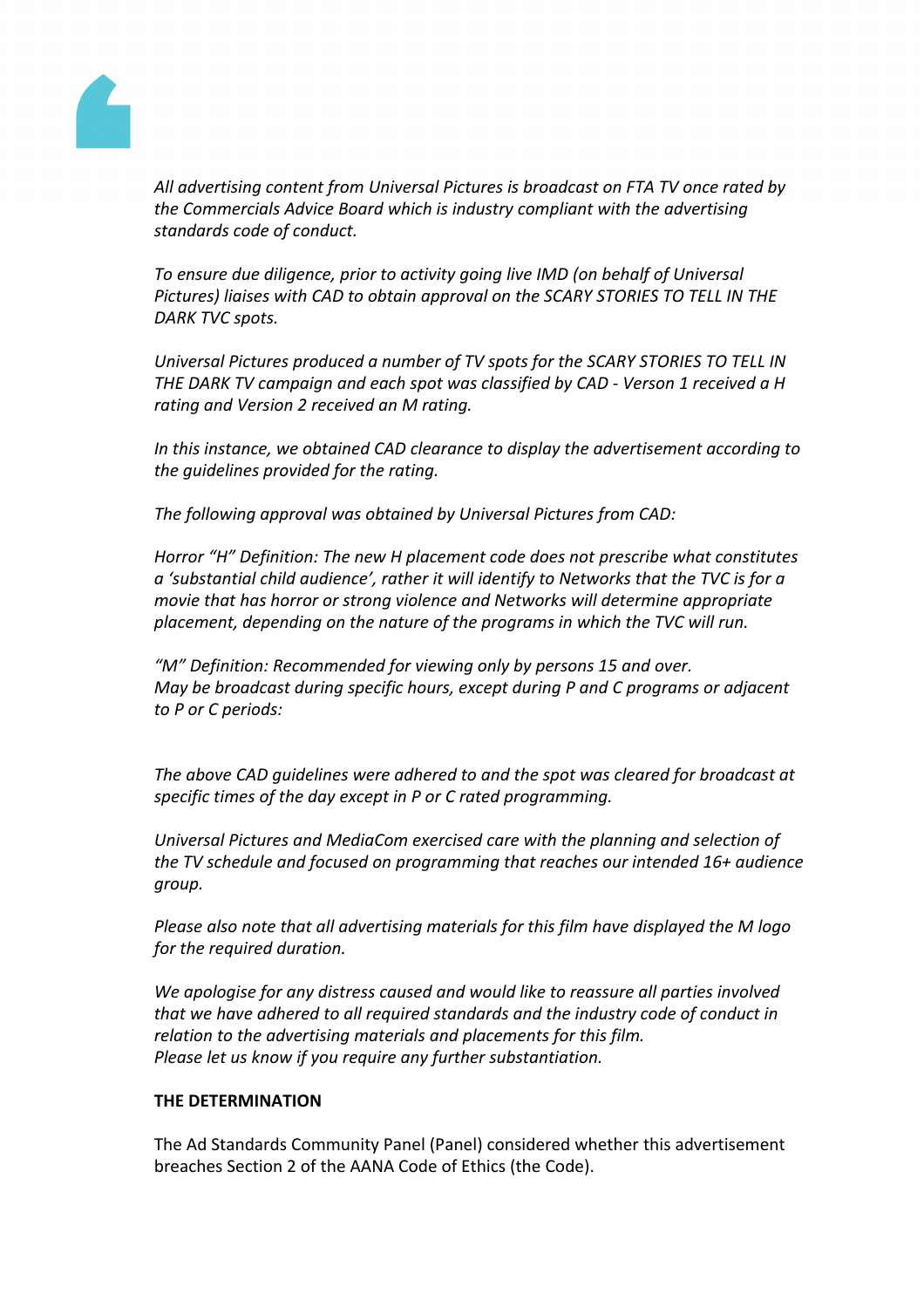

The Panel noted the complainants' concerns that the advertisement contains frightening scenes that are inappropriate for children to view.

The Panel viewed the advertisement and noted the advertiser's response.

The Panel considered whether the advertisement was in breach of Section 2.3 of the Code. Section 2.3 states: "Advertising or Marketing Communications shall not present or portray violence unless it is justifiable in the context of the product or service advertised".

The Panel noted that the Practice Note for the Code states: *"The Community Panel has also found that a strong suggestion of menace presents violence in an unacceptable manner and breaches this section of the Code."*

The Panel acknowledged that some members of the community would prefer for horror movies not to be advertised at a time when children are likely to see it, however considered that this product is legally able to be advertised in a public space and was played at times consistent with its rating.

The Panel noted that Version One of the advertisement had received a 'H' rating from ClearAds, meaning that "Care should be exercised when placing the TVC in programs likely to attract a substantial child audience. The new H placement code does not prescribe what constitutes a 'substantial child audience', rather it will identify to Networks that the TVC is for a movie that has horror or strong violence and Networks will determine appropriate placement, depending on the nature of the programs in which the TVC will run.".

The Panel noted that Version Two of the advertisement had received an 'M' rating from ClearAds, meaning that it "May be broadcast during the following hours, except during P and C programs or adjacent to P or C periods: Weekdays (schooldays): 7.30pm – 6.00am and 12 noon - 3.00pm (see Note 1). Public Holidays, weekdays (school holidays) & Weekends: 7.30pm – 6.00am. In addition to the time restrictions, a Commercial classified "M" must NOT be shown: Between 5.00 am – 6.00 am and 7.30 pm - 8.30 pm during a Sports Program, or a Program classified G or PG; and Before 9.30 pm during Sports Programs and Films classified G or PG which commence before 8.30 pm and continue after 8.30 pm (unless it is a Film which is neither promoted to Children nor likely to attract a substantial Child audience)."

The Panel considered Version One of the advertisement.

The Panel noted that the scenes were fleeting and that there was no blood or gore in this version of the advertisement. The Panel considered that most scenes in this version of the advertisement would be considered suspenseful, rather than violent. The Panel considered the music, sound effects and dialogue added to the suspenseful tone of the advertisement.